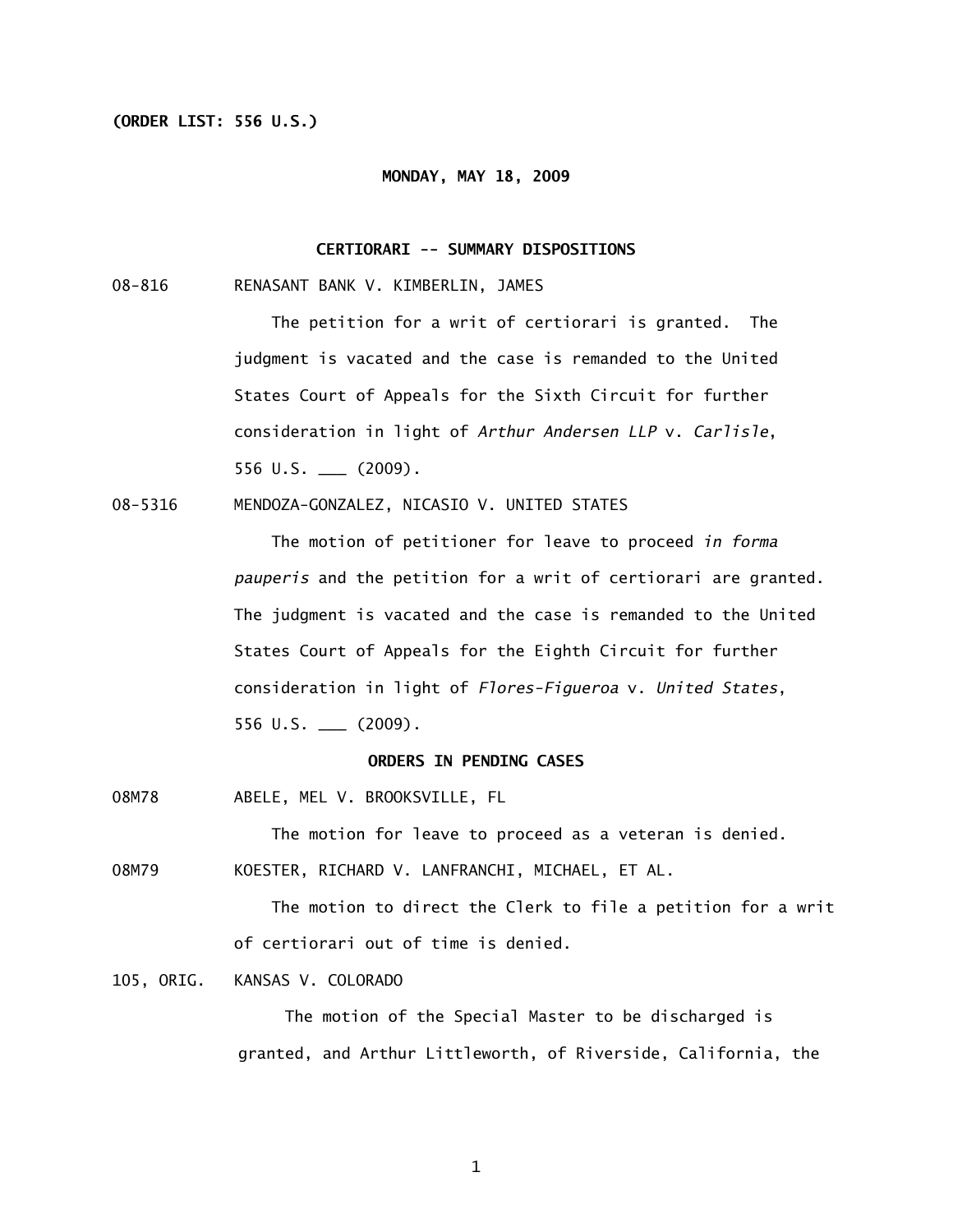Special Master in this case, is hereby discharged with the thanks of the Court.

08-974 LEWIS, ARTHUR L., ET AL. V. CHICAGO, IL

 The Solicitor General is invited to file a brief in this case expressing the views of the United States.

- 08-8463 IN RE DANNY R. DUNLAP
- 08-9123 PERKINS, VICTOR B. V. UNITED STATES

 The motions of petitioners for reconsideration of orders denying leave to proceed *in forma pauperis* are denied.

#### **CERTIORARI GRANTED**

- 08-861 FREE ENTERPRISE FUND, ET AL. V. PUBLIC CO. OVERSIGHT BD., ET AL.
- 08-876 BLACK, CONRAD M., ET AL. V. UNITED STATES

The petitions for writs of certiorari are granted.

08-9156 WOOD, HOLLY V. ALLEN, COMM'R, AL DOC, ET AL.

 The motion of petitioner for leave to proceed *in forma pauperis* is granted. The petition for a writ of certiorari is granted limited to Questions 1 and 2 presented by the petition. 08-992 BEARD, SEC., PA DOC, ET AL. V. KINDLER, JOSEPH J.

> The motion of respondent for leave to proceed *in forma pauperis* is granted. The petition for a writ of certiorari is granted. Justice Alito took no part in the consideration or decision of this motion and this petition.

## **CERTIORARI DENIED**

- 08-537 SUNRISE VALLEY, LLC, ET AL. V. SALAZAR, SEC. OF INTERIOR
- 08-622 UNITED STATES V. VILLANUEVA-SOTELO, GUSTAVO
- 08-771 MORGORICHEV, SERGEI V. HOLDER, ATT'Y GEN.
- 08-871 CANADIAN PACIFIC RAILWAY COMPANY V. LUNDEEN, TOM, ET AL.
- 08-872 DEDMAN, FRANCES D. V. UNITED STATES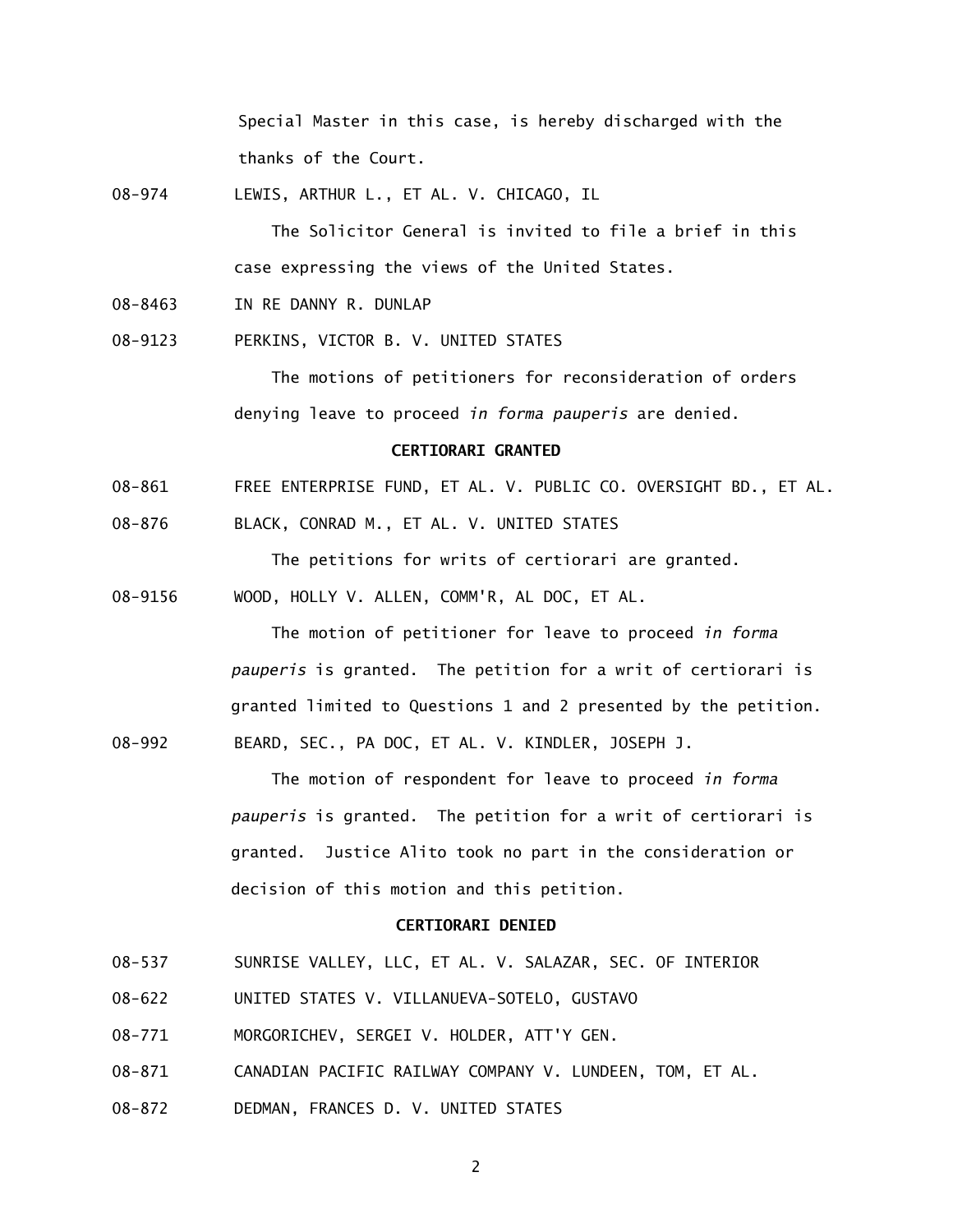- 08-878 CRUZ-GARCIA, GABRIEL V. HOLDER, ATT'Y GEN.
- 08-881 MARCEAU, MARTIN, ET AL. V. BLACKFEET HOUSING AUTH., ET AL.
- 08-887 ) SAN DIEGO COUNTY, CA, ET AL. V. SAN DIEGO NORML, ET AL.
- 08-897 ) SAN BERNARDINO COUNTY, CA V. CALIFORNIA, ET AL.
- 08-960 BAXTER HEALTHCARE CORPORATION V. WHITE, TODD A.
- 08-978 HENDLEY, PAUL, ET AL. V. DOMINGUEZ, S. ALEJANDRO
- 08-996 BUCKLEY, JESSE D. V. RACKARD, JONATHAN
- 08-1004 BAUDE, PATRICK L., ET AL. V. HEATH, DAVID L., ET AL.
- 08-1006 MAHARAJ, SHANTEE V. SOMMER, SCOTT E., ET AL.
- 08-1011 REID, RODNEY V. UNITED STATES

)

- 08-1016 MCA ASSOCS., L.P. V. MONTVILLE, NJ, ET AL.
- 08-1017 BD. OF COMM'RS, ORLEANS DIST. V. LAURENDINE, SUSAN, ET AL.
- 08-1023 LASHWAY, PATRICIA K., ET AL. V. CAREPARTNERS, LLC, ET AL.
- 08-1059 JEFFERSON, WILLIAM J. V. UNITED STATES
- 08-1106 GROSS, ELLY, ET AL. V. GERMAN FOUNDATION, ET AL.
- 08-1116 TEHRANI, FLEUR T. V. POLAR ELECTRO, ET AL.
- 08-1118 KONARSKI, FRANK, ET AL. V. TUCSON, AZ, ET AL.
- 08-1124 MARCHAND, REBECCA L. V. MARCHAND, JOSHUA
- 08-1127 SENECA, DEAN V. UNITED SOUTH AND EASTERN, ET AL.
- 08-1128 BROAD, JOHN K., ET AL. V. WEIGEL, GLEN, ET AL.
- 08-1132 L. A., ET VIR V. GRANBY BOARD OF EDUCATION
- 08-1135 CHANEY, DONTRAY V. ORLANDO, FL, ET AL.
- 08-1136 CARLETTI, ERNEST T. V. DELAWARE
- 08-1138 AUREUS HOLDINGS, LTD., ET AL. V. DETROIT, MI, ET AL.
- 08-1139 ACTION APARTMENT ASSOCIATION V. SANTA MONICA, CA, ET AL.
- 08-1143 KIVISTO, JUSSI K. V. GMAC LLC
- 08-1155 ROOZ, WILLIAM B. V. KIMMEL, DAVID
- 08-1157 ROOZ, WILLIAM B. V. KIMMEL, ROBERTA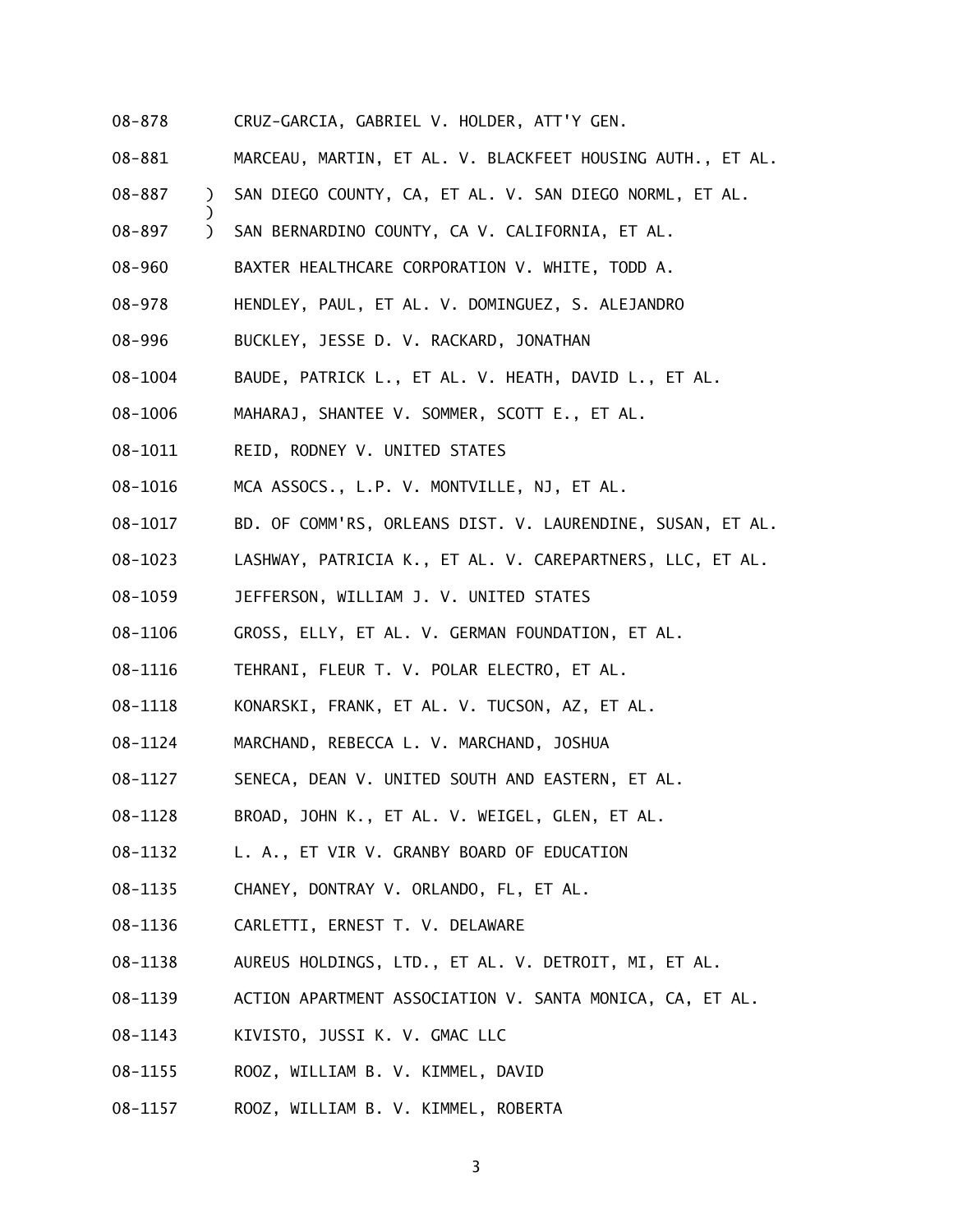- 08-1158 DIPPIN' DOTS, INC., ET AL. V. MOSEY, THOMAS R., ET AL.
- 08-1161 ROGERS, D. EUGENE, ET UX. V. HESS, JAMES W., ET AL.
- 08-1163 GARRETT, JOHN J. V. LISTER, FLYNN & KELLY, ET AL.
- 08-1180 BATTLE, FRANK V. WEBB, J. RONNIE
- 08-1181 PRITZKER, GEORGE R. V. SUPREME COURT OF IL
- 08-1185 DUNPHY, GENA M. V. UNITED STATES
- 08-1186 BAYSHORE FORD TRUCK SALES, INC. V. FORD MOTOR COMPANY
- 08-1187 STEVO, ALLAN V. KEITH, JOHN R., ET AL.
- 08-1190 LORDES, CLAUDENIR V. HOLDER, ATT'Y GEN.
- 08-1193 AMELIO, PAUL V. NEW JERSEY
- 08-1195 OTTERSON, PATRICK H. V. PENNSYLVANIA
- 08-1199 KREUTZER, MICHAEL C. V. SAN FRANCISCO, CA
- 08-1239 TUCKER, PATSY A. V. MONTANA, EX REL. BULLOCK
- 08-1246 WURZINGER, RICHARD C. V. UNITED STATES
- 08-1257 CERNAK, MICHAEL A. V. UNITED STATES
- 08-1262 BRADDY, ROBERT L., ET AL. V. UNITED STATES
- 08-1267 GARRETT-WOODBERRY, BERTHA M. V. MS BOARD OF PHARMACY
- 08-1270 BURTON, LINWOOD W. V. UNITED STATES
- 08-1271 BRAQUET, LOUTO J. V. UNITED STATES
- 08-1273 WAGES, ZACHARY J. V. UNITED STATES
- 08-1277 LANDAVAZO, CHRISTOPHER V. TORO COMPANY
- 08-1293 THOMPSON, JOHN F. V. UNITED STATES
- 08-7829 WRIGHT, KEITH L. V. UNITED STATES
- 08-7865 GRANT, OTIS V. DEPT. OF HOMELAND SECURITY
- 08-7970 MARTINEZ-DAVALOS, ALFREDO V. UNITED STATES
- 08-8012 MIERZWA, EDWARD, ET UX. V. UNITED STATES, ET AL.
- 08-8037 RICHARDSON, CARL L. V. UNITED STATES
- 08-8064 HUGHES, PRESTON V. QUARTERMAN, DIR., TX DCJ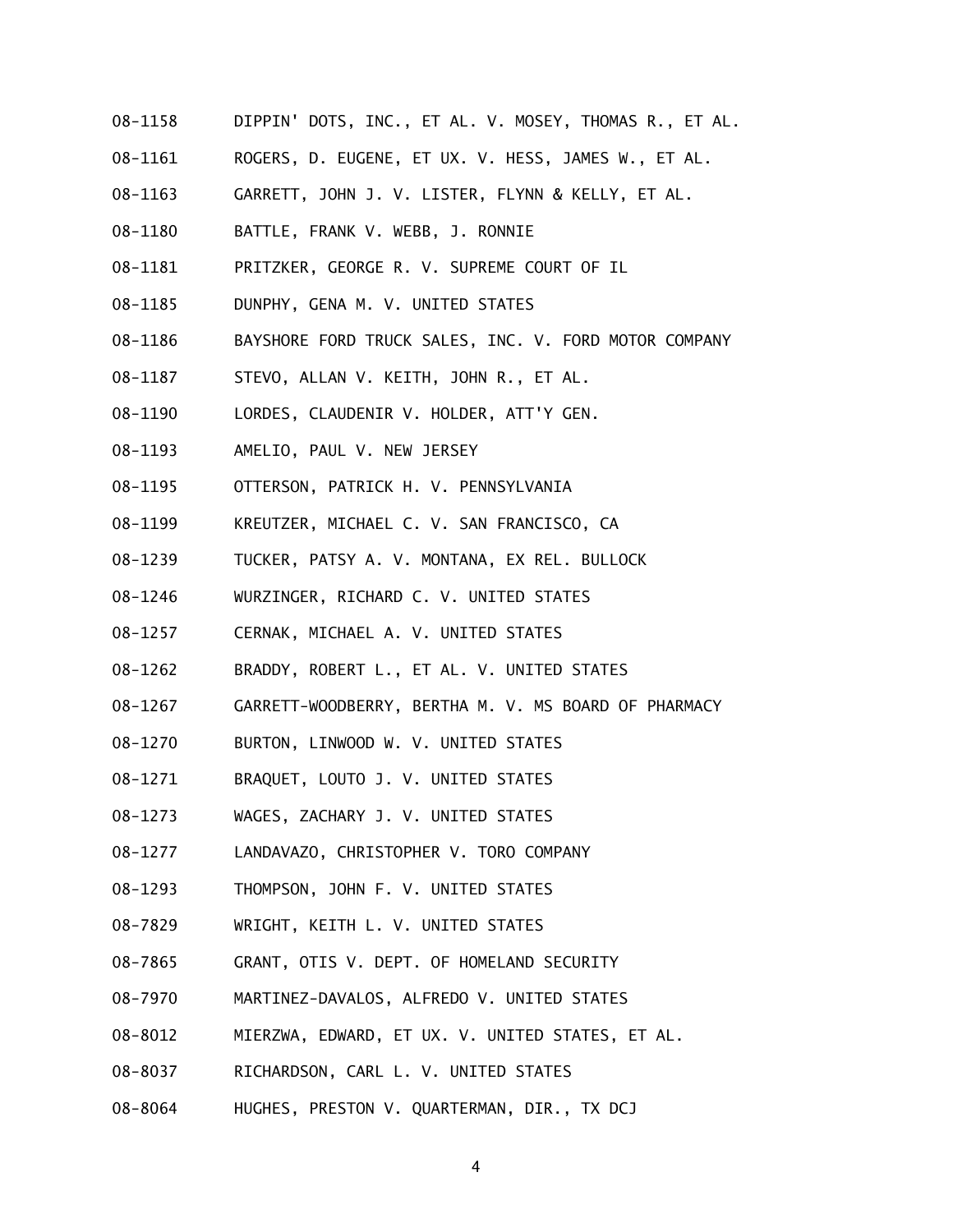- 08-8106 COOK, WADE B. V. UNITED STATES
- 08-8136 SPELLS, MELVIN D. V. UNITED STATES
- 08-8243 CORTES-BELTRAN, SAMUEL V. UNITED STATES
- 08-8247 CLANTON, NATHAN J. V. UNITED STATES
- 08-8447 DANDRIDGE, CHABLIS D. V. UNITED STATES
- 08-8537 GUTIERREZ-QUINTANILLA, JORGE L. V. UNITED STATES
- 08-8549 EDWARDS, STEPHEN L. V. UNITED STATES
- 08-8605 WRINKLES, MATTHEW E. V. LEVENHAGEN, SUPT., IN
- 08-8639 GORE, DAVID A. V. McNEIL, SEC., FL DOC
- 08-8664 MELVIN, EDWARD V. UNITED STATES
- 08-8668 BLANTON, REGINALD W. V. QUARTERMAN, DIR., TX DCJ
- 08-8696 HINCKLEY, SHAWN L. V. UNITED STATES
- 08-8812 ENNIS, SHELDON V. NEW YORK
- 08-9000 ROMAN, JOSE G. V. TEXAS
- 08-9059 SAEED, AHMED V. HUDSON AND KEYSE, LLC, ET AL.
- 08-9067 McNEELY, DOCK V. McGINNESS, SHERIFF, ET AL.
- 08-9070 KING, DAVID V. RUNNELS, WARDEN
- 08-9071 JOHNSON, JAMES D. V. ARIZONA
- 08-9072 ARTIS, ROBERT V. CUNNINGHAM, SUPT., WOODBOURNE
- 08-9074 BRADLEY, STEVEN A. V. ILLINOIS
- 08-9077 JACKSON, JAMES M. V. PALACIOS, CORRECTIONAL OFFICER
- 08-9078 RIGGS, BILLY R. V. CALIFORNIA
- 08-9080 VARGAS, ALVA N. V. DILLARD'S DEPARTMENT STORE, INC.
- 08-9084 SIMMS, DWAYNE V. CAIN, WARDEN
- 08-9096 PATTON, PERRELL C. V. CALIFORNIA
- 08-9102 STEPHENS, ROBERT M. V. MILLER, WARDEN
- 08-9104 SANCHEZ, CARLOS V. EVANS, WARDEN
- 08-9109 BUTLER, JAMES E. V. QUARTERMAN, DIR., TX DCJ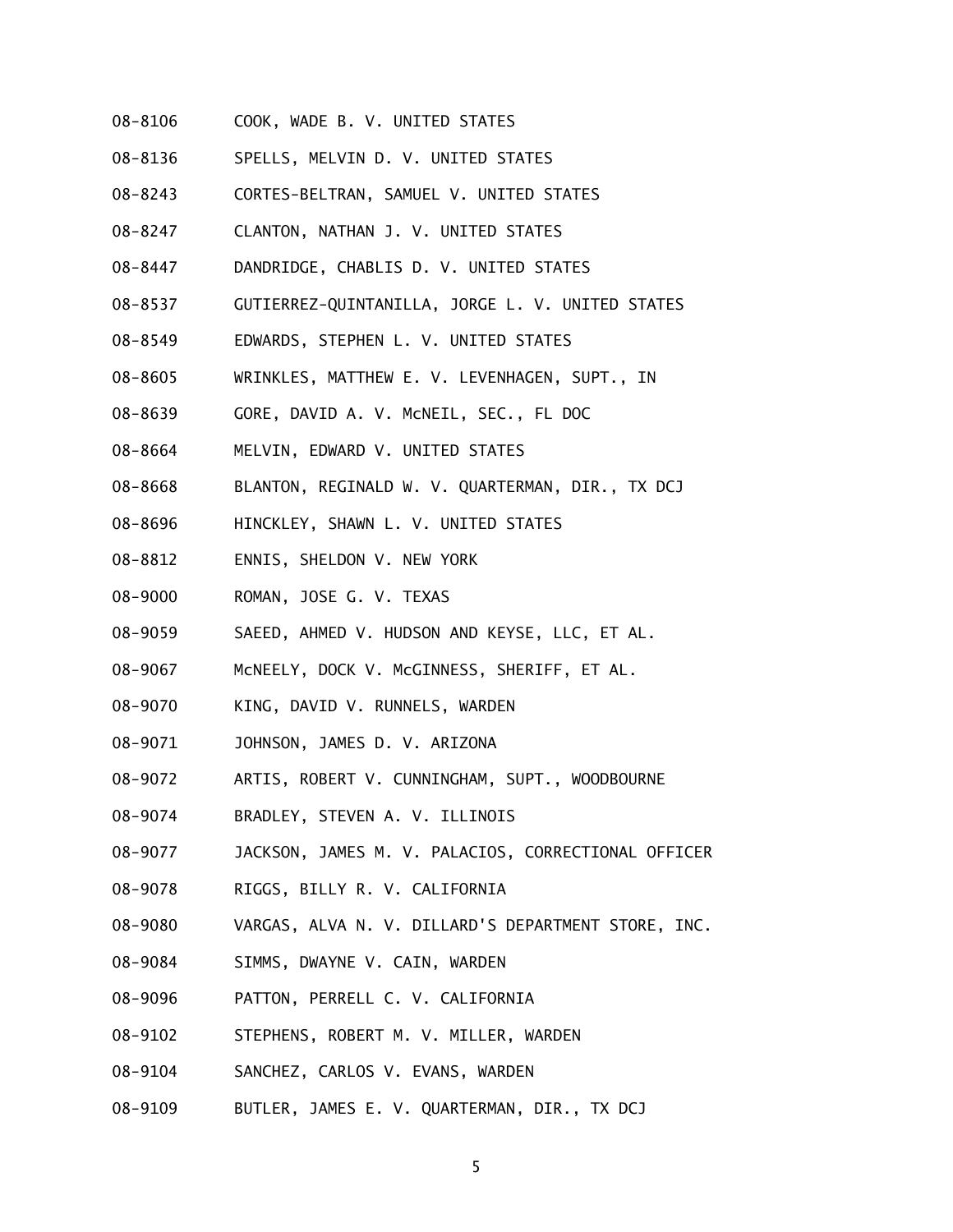- 08-9113 WATKINS, PAUL G. V. WATKINS, BETTY M.
- 08-9116 WILLIAMSON, JAMES C. V. BECK, SEC., NC DOC
- 08-9128 THOMAS, RONALD V. BELL, WARDEN
- 08-9131 LUCAS, ISIAH V. CALIFORNIA
- 08-9132 KARNES, LARRY E. V. TEXAS
- 08-9133 MASHAK, DON V. OAKGROVE, JEFF A.
- 08-9139 BRADY, DANIEL V. OHIO
- 08-9141 LONERGAN, PETER G. V. MINNESOTA
- 08-9145 BOYD, DONALD V. NEW JERSEY
- 08-9152 MISIGARO, OSWALD V. TEXAS
- 08-9157 ALLEN, KELVIN V. CALIFORNIA
- 08-9165 GORDON, ANDRE V. WALKER, WARDEN
- 08-9179 FOWLER, ELRICO D. V. NORTH CAROLINA
- 08-9184 LOCKMAN, KARLA S. V. MICHIGAN
- 08-9188 SHOEMAKER, TONY V. HULICK, WARDEN
- 08-9192 LARREA, LEONARDO V. NEW YORK
- 08-9193 MONTGOMERY, DUANE V. MICHIGAN
- 08-9194 ARIOLA, CHRISTOPHER D. V. LaCLAIR, SUPT., GREAT MEADOW
- 08-9196 ABRAMS, DEON D. V. CALIFORNIA
- 08-9197 FRATICELLI, JORGE V. PIAZZA, SUPT., COAL TOWNSHIP
- 08-9198 GREENE, JOSEPH D. V. VIRGINIA
- 08-9200 FELDER, JOHN B. V. IN DOC, ET AL.
- 08-9205 IRBY, RICKY V. ILLINOIS
- 08-9206 HAMPTON, RUFUS V. JINDAL, GOV. OF LA, ET AL.
- 08-9209 TAYLOR, ERIC, ET UX. V. MARION CTY. SUPERIOR CT., ET AL.
- 08-9216 WILSON, MASON V. MURTHA, JOHN P., ET AL.
- 08-9220 MENA, SALVADOR V. KNOWLES, WARDEN
- 08-9224 SAVOY, JOSEPH V. CAIN, WARDEN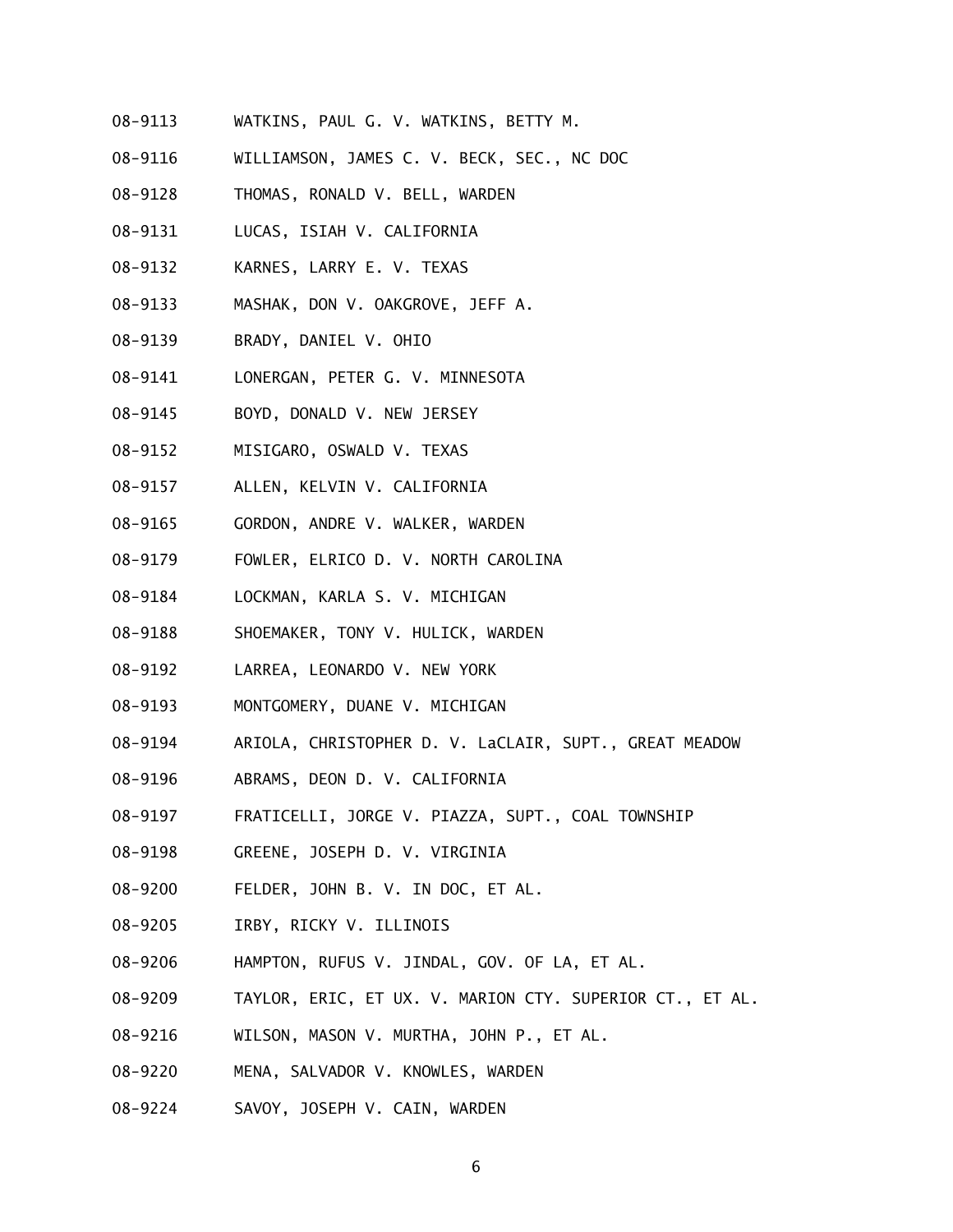- 08-9225 STONE, CARL V. CHASE, WARDEN
- 08-9229 BROWN, TOMMY R. V. RIMMER, WARDEN
- 08-9230 BROWN, DARRELL V. GEORGIA
- 08-9236 SAMAD, ALAMIN V. ADAMS, WARDEN
- 08-9239 KENDRICK, ANTONIO V. ILLINOIS
- 08-9241 BAILEY, ROBERT J. V. FLORIDA
- 08-9242 A. G. N. V. TEXAS
- 08-9244 BAUGHMAN, RICKY V. V. CALIFORNIA
- 08-9248 PORTIS, PRESTON V. CARUSO, DIR., MI DOC, ET AL.
- 08-9249 PIZANO, ALVINO V. INDIANA
- 08-9250 BROUGHTON, BRADLEY V. CALIFORNIA
- 08-9251 ALLEN-PLOWDEN, KIM L. V. NATIONAL HEALTH CARE, ET AL.
- 08-9253 HESTER, WARREN C. V. WEST VIRGINIA, ET AL.
- 08-9254 GIDDENS, DAVID M. V. TEXAS
- 08-9258 JONES, EDWARD C. V. CATE, SEC., CA DOC, ET AL.
- 08-9260 ELINE, RICHARD C. V. FRANK, CLAYTON A.
- 08-9263 GRAY, TERRY V. ILLINOIS
- 08-9264 HUNT, ANTHONY G. V. WOLFENBARGER, WARDEN
- 08-9266 GEORGE, GERALD W. V. QUARTERMAN, DIR., TX DCJ
- 08-9267 HARRIS, CHRISTOPHER D. V. QUARTERMAN, DIR., TX DCJ
- 08-9268 GONZALEZ-LORA, WILFREDO V. HOLDER, ATT'Y GEN.
- 08-9272 ELINE, RICHARD C. V. COUNCIL ON AMERICAN-IRANIAN
- 08-9274 FREEMAN, ALONZO V. MOORE, WARDEN
- 08-9278 WALKER, AARON M. V. FELKER, WARDEN
- 08-9282 CHAVEZ, JOSE O. V. CALIFORNIA
- 08-9285 KING, LaBRYANT V. RANEY, WARDEN
- 08-9286 JENKINS, JUNIES A. V. SCHRIRO, DIR., AZ DOC, ET AL.
- 08-9292 JONES, MAURICE V. PENNSYLVANIA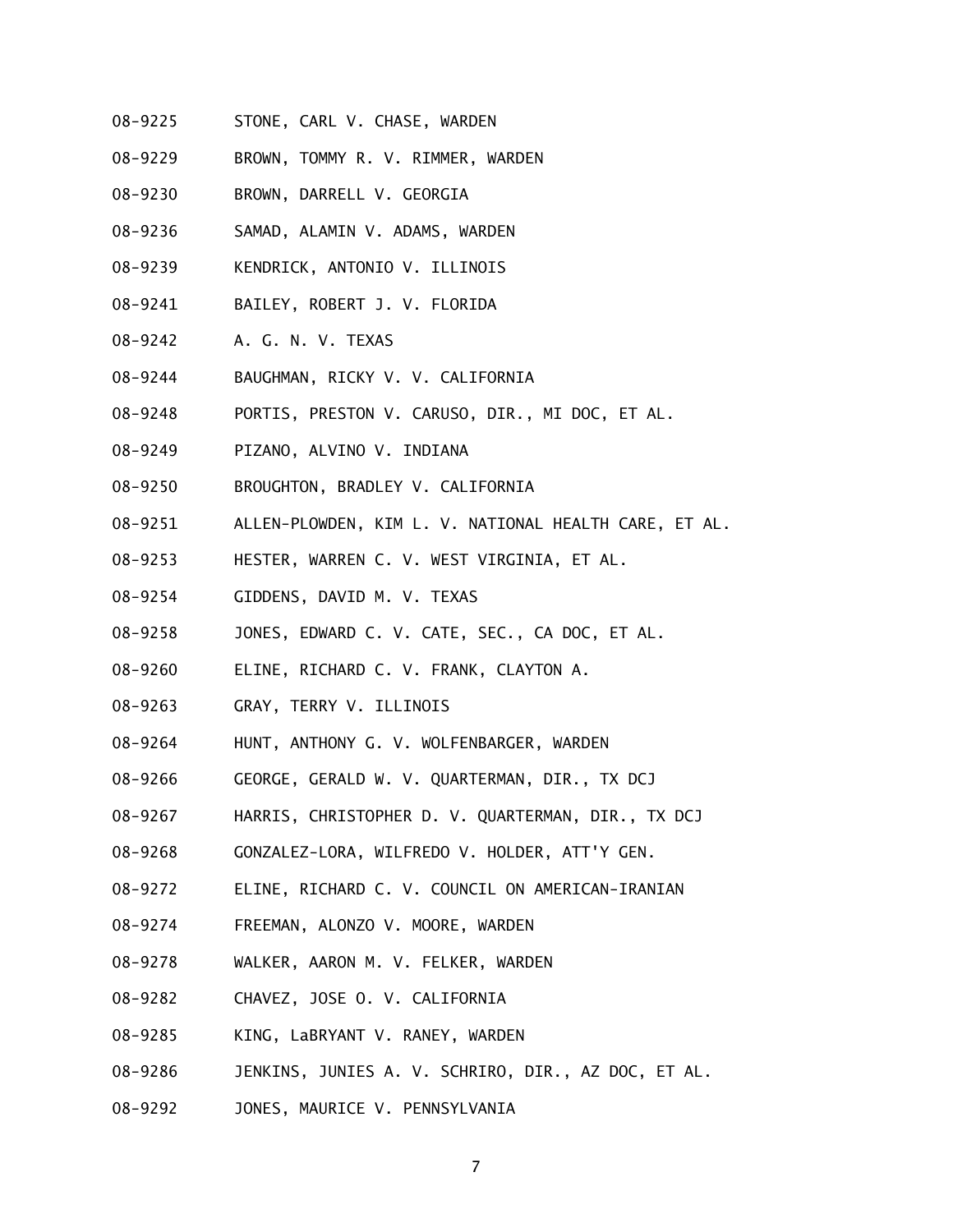- 08-9293 RAMEY, IRVING V. ILLINOIS
- 08-9296 CURRY, TOMMY L. V. McKEE, WARDEN
- 08-9299 REID, TYRONE V. MOORE, WARDEN
- 08-9300 REYES, MARTIN V. DEXTER, WARDEN
- 08-9314 LANOSA, RODNEY S. V. FRANK, CLAYTON A., ET AL.
- 08-9316 BISHOP, MARK D. V. MANN, DIANE M.
- 08-9329 PARKER, KERRY L. V. PLILER, WARDEN
- 08-9331 JACOBSEN, MICHAEL N. V. CALIFORNIA, ET AL.
- 08-9354 HARRISON, JUDY V. CIA, ET AL.
- 08-9355 CASSIDY, ROGER C. V. McNEIL, SEC., FL DOC, ET AL.
- 08-9360 SCROGGINS, VICTOR V. McNEIL, SEC., FL DOC, ET AL.
- 08-9376 DOMBROWSKI, PAUL V. MINGO, WARDEN
- 08-9382 MARTINEZ, STEVEN V. POTTER, POSTMASTER GEN., ET AL.
- 08-9401 GEARY, PHILIP V. GERRY, WARDEN
- 08-9408 GILBERT, ROBERT V. ILLINOIS
- 08-9410 DAVIS, MARLIN V. UNITED STATES
- 08-9412 SMITH, KEVIN V. McCANN, WARDEN
- 08-9415 COLLIER, ETTA M. V. LOS ANGELES COUNTY, CA, ET AL.
- 08-9423 KELLEY, LUCILLE R. V. HUMBLE INDEP. SCHOOL DISTRICT
- 08-9425 LEWIS, ELAN C. V. UNITED STATES
- 08-9430 SHAHIDEH, AMIR A. V. MICHIGAN
- 08-9432 PARNELL, KEINALD V. V. HOUSTON, DIR., NE DOC, ET AL.
- 08-9438 HILLARY, JOSEPH V. McNEIL, SEC., FL DOC, ET AL.
- 08-9452 LEE, SHARETTA L. V. A & W PRITCHARD ENTERPRISES
- 08-9458 ) CAMPBELL, ELIZABETH J. V. HOOKSETT SCHOOL DISTRICT, ET AL.
- 08-9459 ) CAMPBELL, ELIZABETH J. V. HOOKSETT SCHOOL DISTRICT
- 08-9478 STEINER, EDWARD R. V. FLORIDA

)

08-9488 FINFROCK, JOSEPH W. V. CRIST, GOV. OF FL, ET AL.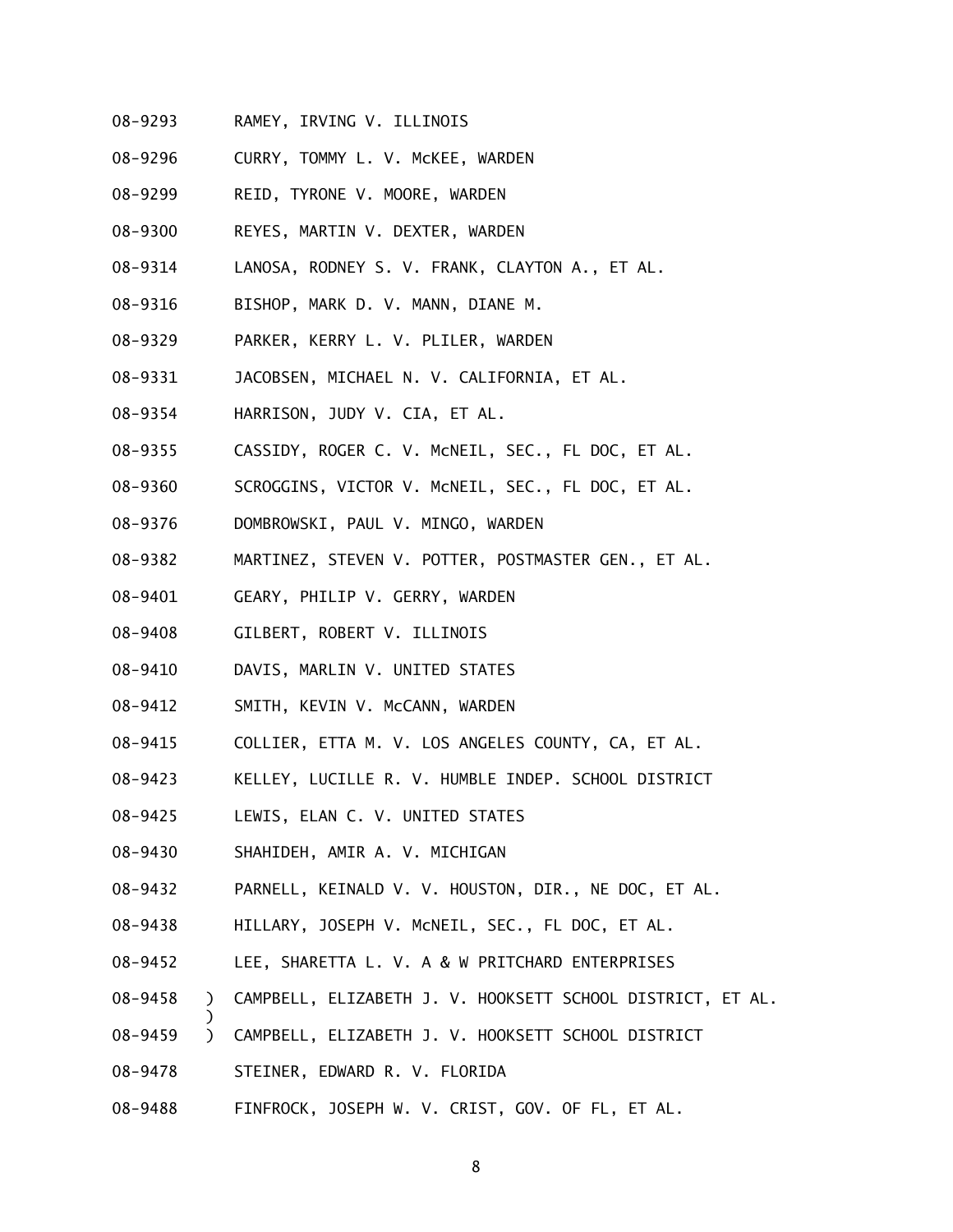- 08-9491 HUGHES, RICKY T. V. OLSON, WARDEN
- 08-9494 PEDRAZA, ENRIQUE V. UNITED STATES
- 08-9500 McCRARY, DAVID T. V. OHIO
- 08-9513 LOVALL, CANDY S. V. McNEIL, SEC., FL DOC, ET AL.
- 08-9519 DILLARD, FREDDIE L. V. MINNESOTA
- 08-9529 TURNER, LEONARD O. V. MICHIGAN
- 08-9530 ALLEN, JACK L. V. FLORIDA
- 08-9532 OPARAJI, MAURICE V. NORTH EAST AUTO-MARINE, ET AL.
- 08-9555 COLEMAN, LARRY L. V. ROPER, SUPT., POTOSI, ET AL.
- 08-9561 HALL, MARC P. V. WILLIAMSON, WARDEN, ET AL.
- 08-9562 HUGHES, REGINALD D. V. PARKER, WARDEN
- 08-9567 JACKSON, ALPHONSO V. UNITED STATES
- 08-9569 FLYNN, DANA L. V. KANSAS, ET AL.
- 08-9570 ENNIS, BRUCE M. V. NV DOC, ET AL.
- 08-9573 DELATORRE, FERNANDO V. USDC ND IL
- 08-9574 DANIEL, ROMAIN V. UNITED STATES
- 08-9579 HOWELL, BURL A. V. DELAWARE
- 08-9585 JONES, MEARL E. V. PITCHER, WARDEN
- 08-9600 DiSTASIO, PHILLIP V. OHIO
- 08-9609 ISRAEL, JOSHUA J. V. SCHNEIDER NATIONAL CARRIERS
- 08-9629 FAN, ANGELA V. ROE, CHARLES R., ET AL.
- 08-9631 OLIN, MARK V. UNITED STATES
- 08-9637 WHATLEY, FREDERICK R. V. TERRY, WARDEN
- 08-9644 ESPINOZA, PHILLIP A. V. COLORADO
- 08-9673 CROOK, RAYMON L. V. MSPB
- 08-9679 TRAVIS, TERRELL J. V. NORRIS, DIR., AR DOC
- 08-9706 LAZARO, MANUEL V. MERIT SYSTEMS PROTECTION BOARD
- 08-9707 KENLEY, JESSE V. UNITED STATES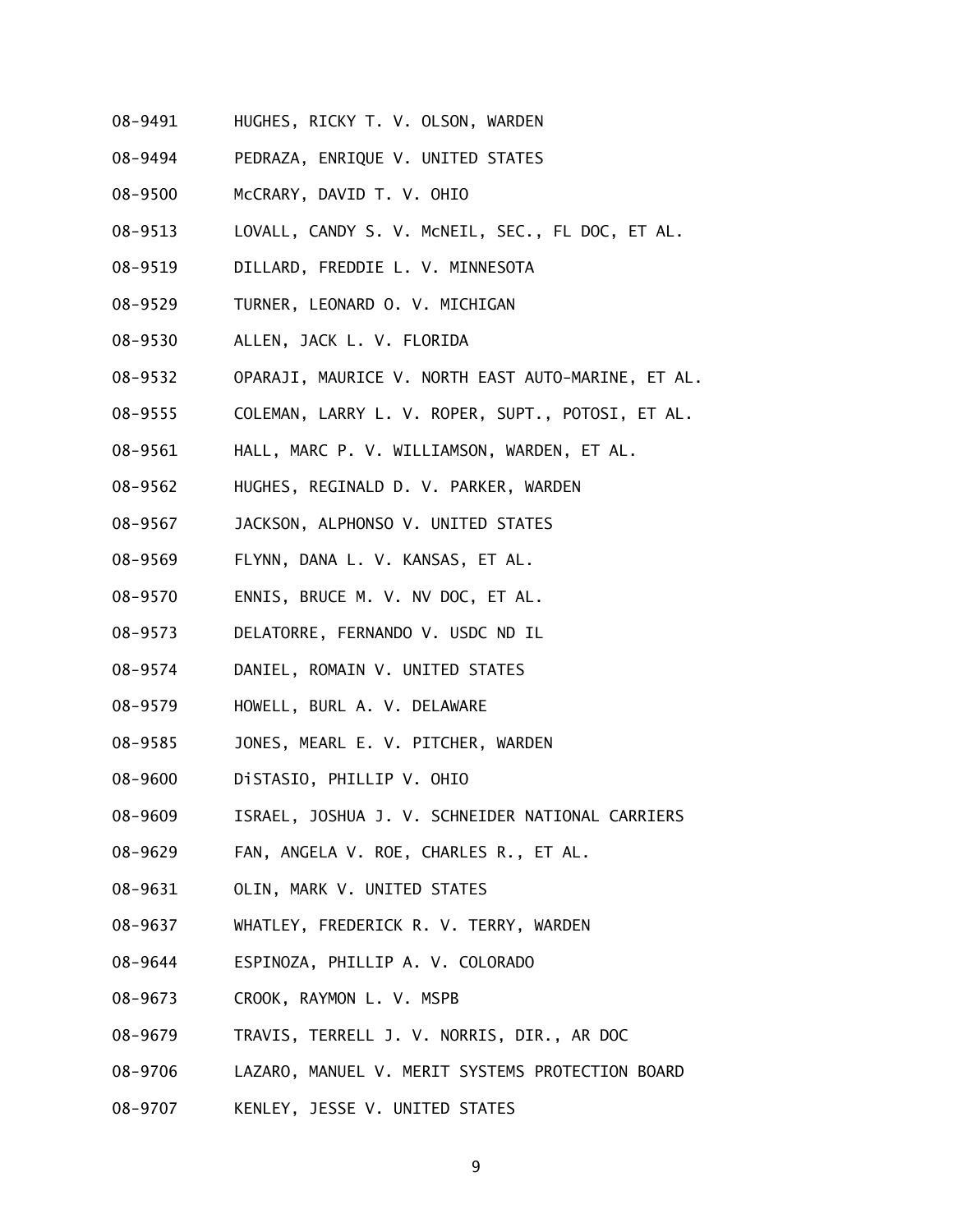- 08-9708 MARTINEZ-VALDIOSERA, BENJAMIN V. UNITED STATES
- 08-9710 ARIAS, ESTHER A. V. UNITED STATES
- 08-9712 BARBER, WILLIAM J. V. UNITED STATES
- 08-9713 IRVING, PHILLIP A. V. UNITED STATES
- 08-9714 BROWN, PHILLIP R. V. UNITED STATES
- 08-9715 QUIJADA, VICTOR M. V. UNITED STATES
- 08-9716 SPENCER, GODFREY L. V. UNITED STATES
- 08-9717 SIME, CORBIN D. V. UNITED STATES
- 08-9719 ALEGRIA-GONZALEZ, PEDRO V. UNITED STATES
- 08-9722 CHAPPELL, CAREY G. V. UNITED STATES
- 08-9724 LEVY, IGAL S. V. UNITED STATES
- 08-9732 BECK, DARWIN V. UNITED STATES
- 08-9733 BROWN, FELIX V. BAGLEY, WARDEN, ET AL.
- 08-9734 CUSANO, FRANK V. UNITED STATES
- 08-9739 CONARD, BILL W. V. UNITED STATES
- 08-9741 CLARKE, MICHAEL S. V. UNITED STATES
- 08-9745 BRITTON, COOZIE V. UNITED STATES, ET AL.
- 08-9746 MONTGOMERY, CALVIN C. V. UNITED STATES
- 08-9747 PERONE, ANTHONY V. UNITED STATES
- 08-9748 MORENO-ESPADA, OMAR V. UNITED STATES
- 08-9752 WOOTEN, CHARLES V. UNITED STATES
- 08-9753 VALENCIA, JESUS J. V. UNITED STATES
- 08-9754 PORTILLO-ACOSTA, MIGUEL A. V. UNITED STATES
- 08-9757 TAFT, ALFONZO V. UNITED STATES
- 08-9759 WIMBLEY, RUSSELL V. UNITED STATES
- 08-9760 KISSI, DAVID M. V. UNITED STATES
- 08-9763 RUIZ, EDDIE N. V. UNITED STATES
- 08-9764 RAMIREZ, TOMAS D. V. UNITED STATES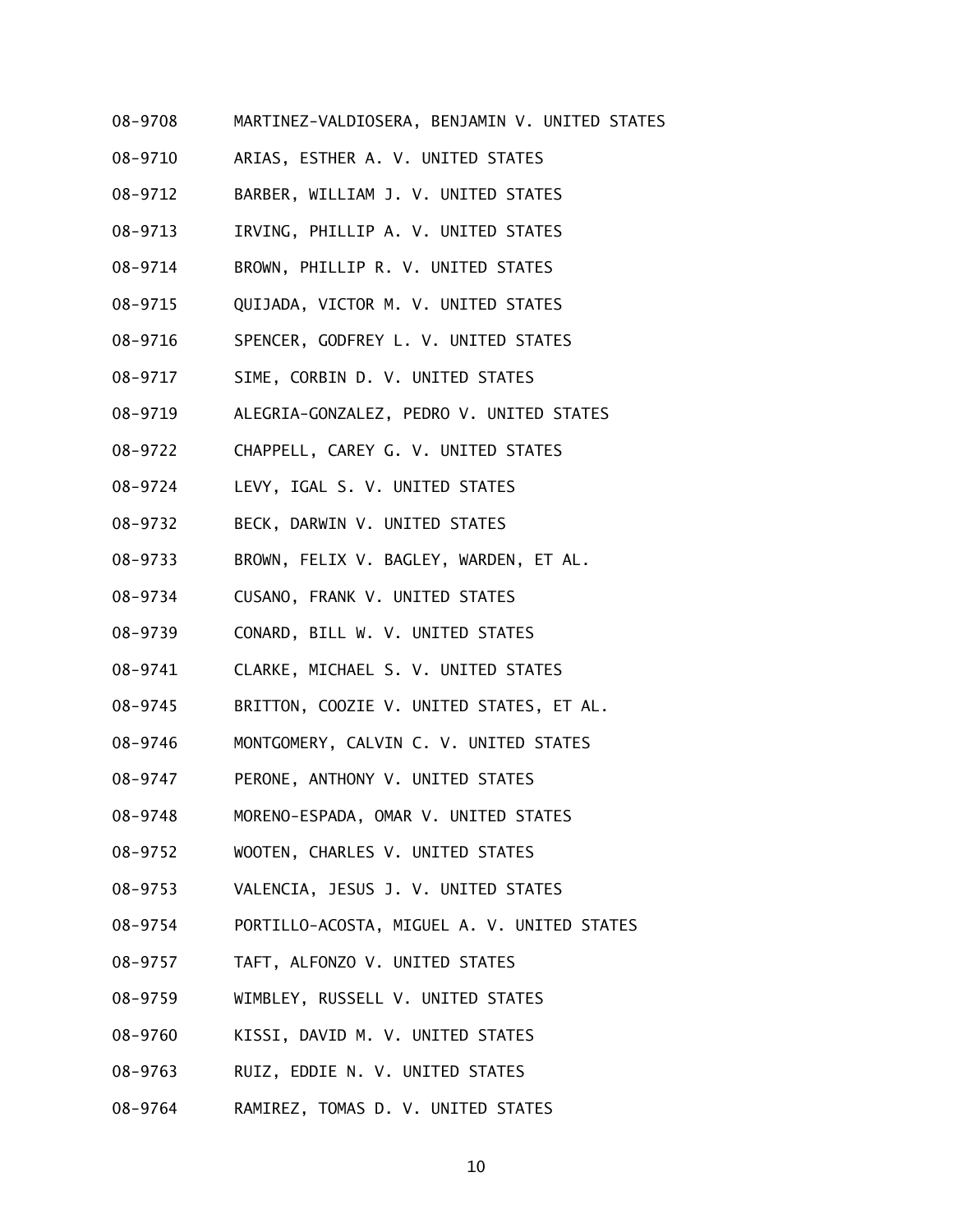- 08-9765 ROBINSON, EVERETT B. V. UNITED STATES
- 08-9767 JOHNSON, TONY V. UNITED STATES
- 08-9768 ALMENAS, MIGUEL V. UNITED STATES
- 08-9769 BROCK-DAVIS, ROSE V. UNITED STATES
- 08-9770 ALAMA, KHALAT J. V. UNITED STATES
- 08-9775 EDWARDS, OLIVER W. V. UNITED STATES
- 08-9780 PARKS, CEDRIC V. MARBERRY, WARDEN
- 08-9785 DEPUTY, DAVID L. V. UNITED STATES
- 08-9791 HUGHES, CYNTHIA V. UNITED STATES
- 08-9792 BALL, ROBERT V. UNITED STATES
- 08-9794 STRATMAN, CLEMENT V. UNITED STATES
- 08-9798 PEOPLES, EARL J. V. UNITED STATES
- 08-9799 DeJEAR, JASON A. V. UNITED STATES
- 08-9803 SANTOS, HILARIO V. UNITED STATES
- 08-9809 LOWE, JAMES V. UNITED STATES
- 08-9811 MITCHELL, TONY V. UNITED STATES
- 08-9813 SALINAS-RUIZ, THOMAS V. UNITED STATES
- 08-9817 MARQUEZ-ALVARADO, JUAN V. UNITED STATES
- 08-9820 BERTRAM, ERIC N. V. UNITED STATES
- 08-9824 COLON, CARLOS V. UNITED STATES
- 08-9829 HOLLIS, GARY J. V. UNITED STATES
- 08-9831 HELLER, GLENN V. UNITED STATES
- 08-9833 GRAHAM, DEREK V. UNITED STATES
- 08-9837 DAUBERMAN, WENDY B. V. UNITED STATES
- 08-9842 SANTIAGO-LUGO, ISRAEL V. UNITED STATES
- 08-9843 DURAN-LUQUE, RAUL V. UNITED STATES
- 08-9844 KIM, STEVE V. UNITED STATES
- 08-9847 JACKSON, CHARLES E. V. UNITED STATES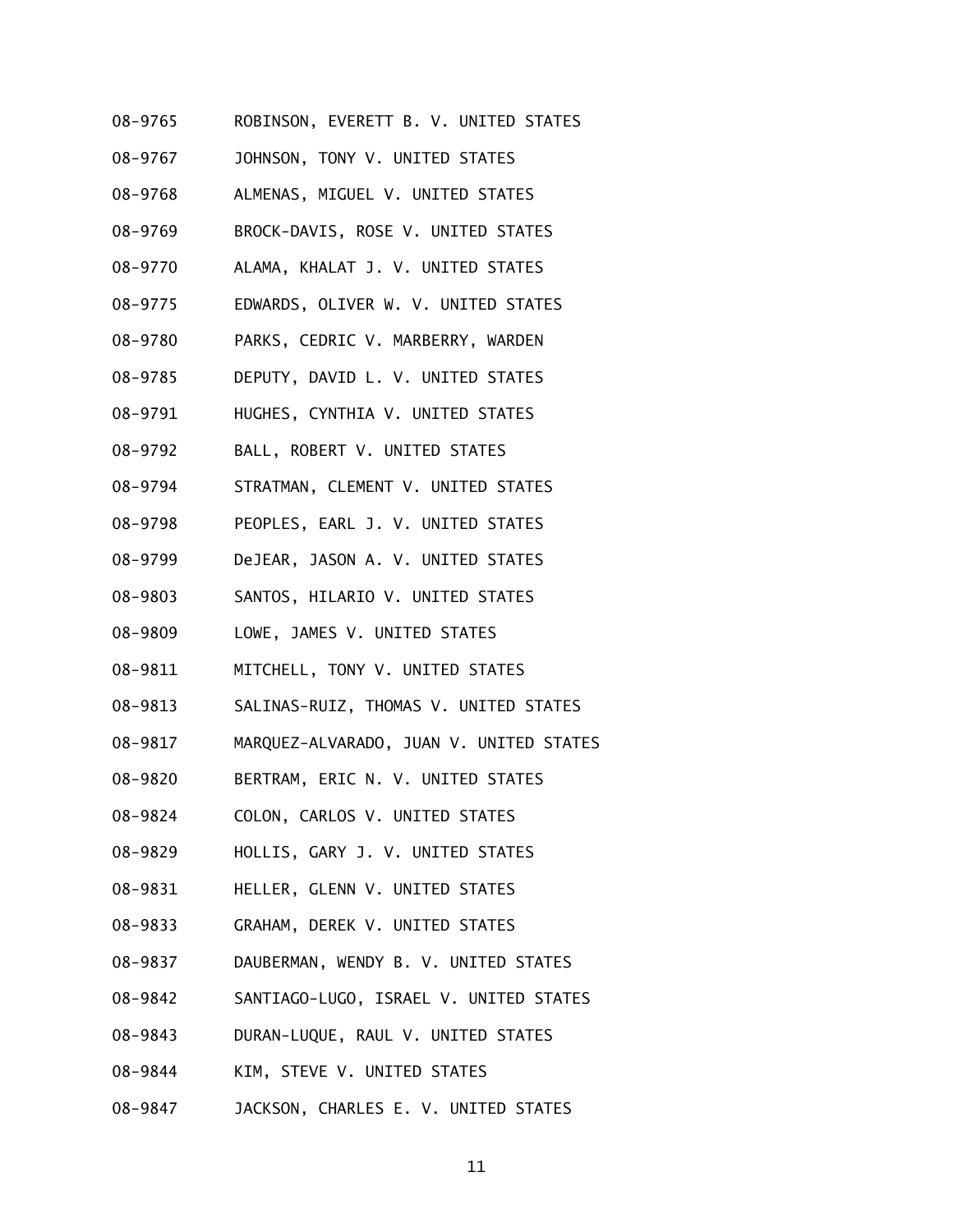- 08-9848 JOHNSON, MAHDI V. UNITED STATES
- 08-9855 WILLIAMS, TYRONE V. UNITED STATES
- 08-9856 CRUZ, JUAN V. LaMANNA, WARDEN
- 08-9857 REED, WILLIE B. V. UNITED STATES
- 08-9864 BROWNLEE, BILLY V. UNITED STATES
- 08-9870 MATEO, VICTOR V. UNITED STATES
- 08-9877 KILGORE, CLEVELAND W. V. DREW, WARDEN, ET AL.
- 08-9878 LeSANE, JAMES S. V. UNITED STATES
- 08-9889 STERLING, JUSTIN V. UNITED STATES
- 08-9890 STARR, DANIEL D. V. UNITED STATES
- 08-9891 SCHOTZ, BARRY R. V. UNITED STATES
- 08-9896 BROWN, EDDIE V. UNITED STATES
- 08-9903 COMBS, LEON V. USDC ED KY
- 08-9904 DADE, DAMON V. UNITED STATES

The petitions for writs of certiorari are denied.

08-1032 ALLEN, COMM'R, AL DOC V. WILLIAMS, HERBERT

 The motion of respondent for leave to proceed *in forma pauperis* is granted. The petition for a writ of certiorari is denied.

- 08-1039 STEINBECK, THOMAS, ET AL. V. PENGUIN GROUP (USA) INC., ET AL. The petition for a writ of certiorari is denied. Justice Breyer took no part in the consideration or decision of this petition.
- 08-1121 RODRIGUEZ, ISIDORO V. STANDING COMMITTEE

 The petition for a writ of certiorari is denied. The Chief Justice took no part in the consideration or decision of this petition.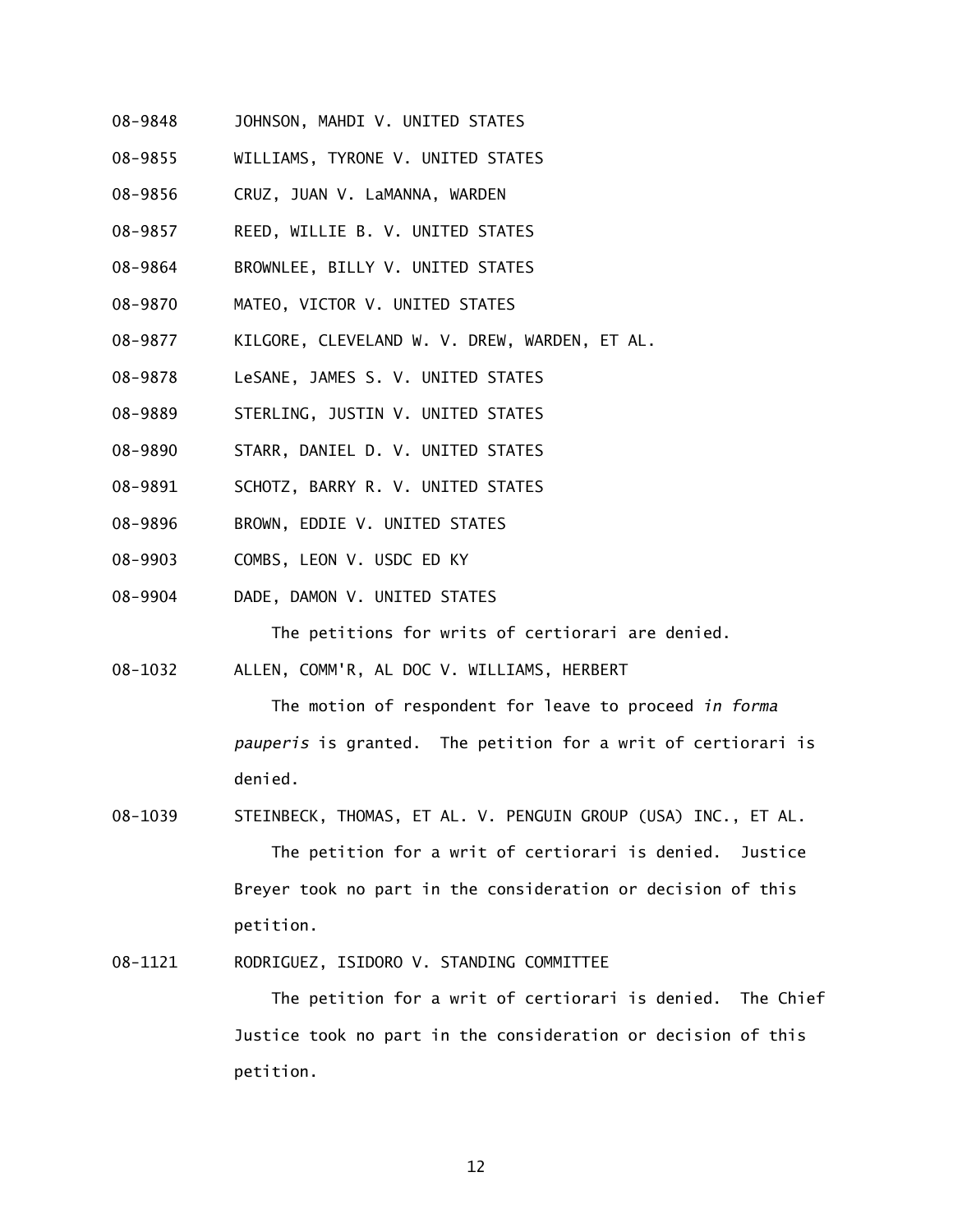08-9122 McGOWAN, JOHNNY L. V. CANTRELL, STEVE, ET AL.

 The motion of petitioner for leave to proceed *in forma pauperis* is denied, and the petition for a writ of certiorari is dismissed. See Rule 39.8.

08-9210 OSTERHOFF, PATRICK D. V. NOOTH, SUPT., SNAKE RIVER

 The petition for a writ of certiorari is denied. Justice Breyer took no part in the consideration or decision of this petition.

08-9227 ERICKSON, HEIDI K. V. CAT FANCIERS ASSOCIATION, ET AL.

 The motion of petitioner for leave to proceed *in forma pauperis* is denied, and the petition for a writ of certiorari is dismissed. See Rule 39.8.

08-9243 BANSAL, AKHIL V. MICROSOFT HOTMAIL

 The petition for a writ of certiorari is denied. The Chief Justice took no part in the consideration or decision of this petition.

- 08-9271 GRIFFIN, CHARLES J. V. ASTRUE, COMM'R, SOCIAL SEC.
- 08-9422 AL GHASHIYAH, TAYR K. V. HUIBREGTSE, WARDEN
- 08-9786 McKINNEY, CLINTON E. V. UNITED STATES

 The motions of petitioners for leave to proceed *in forma pauperis* are denied, and the petitions for writs of certiorari are dismissed. See Rule 39.8.

# **HABEAS CORPUS DENIED**

- 08-9796 IN RE JEROLD W. SMITH
- 08-9937 IN RE RAMON LOPEZ
- 08-9949 IN RE ERIC W. POIRIER
- 08-10004 IN RE STEVE H. WILHELM

The petitions for writs of habeas corpus are denied.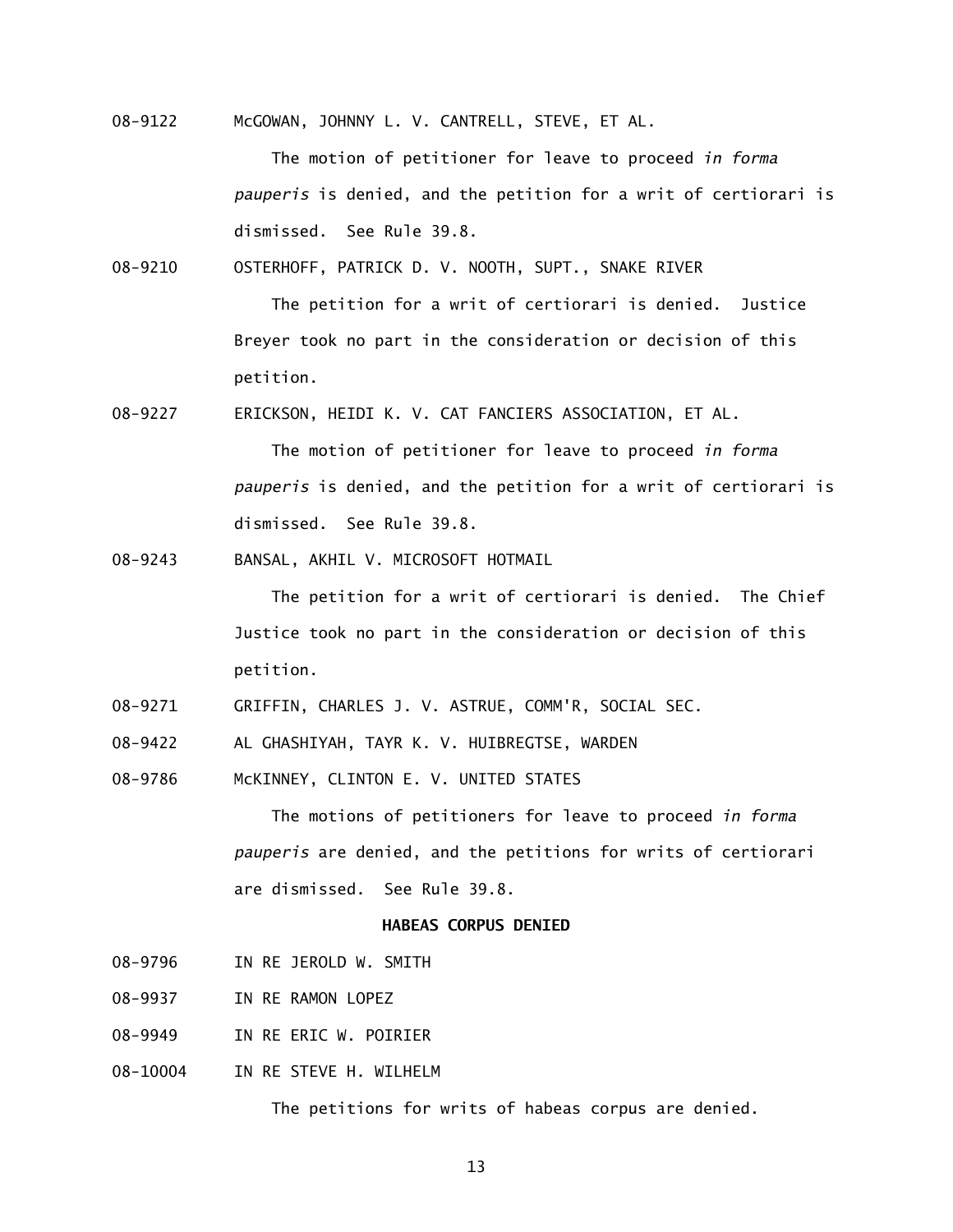## 08-9883 IN RE DIANE WORD

 The motion of petitioner for leave to proceed *in forma pauperis* is denied, and the petition for a writ of habeas corpus is dismissed. See Rule 39.8.

#### **MANDAMUS DENIED**

08-9854 IN RE GARY B. WILLIAMS

The petition for a writ of mandamus is denied.

08-9265 IN RE DOROTHY WOERTH

 The petition for a writ of mandamus and/or prohibition is denied. Justice Alito took no part in the consideration or decision of this petition.

#### **REHEARINGS DENIED**

- 07-1315 KNOWLES, WARDEN V. MIRZAYANCE, ALEXANDRE
- 08-882 O'DWYER, MAUREEN, ET AL. V. UNITED STATES, ET AL.
- 08-883 FAIRLEY, ROBERT V. STALDER, RICHARD L., ET AL.
- 08-936 TAYLOR, CAROLE L. V. NEGLEY PARK HOMEOWNERS, ET AL.
- 08-1091 BROWN, JOHNNIE L. V. POTTER, POSTMASTER GEN.
- 08-6547 MILLER, RICHARD J. V. UNITED STATES
- 08-7163 JOHNSON, CECIL C. V. BELL, WARDEN
- 08-7531 WILLICH, ROBERT L. V. QUARTERMAN, DIR., TX DCJ
- 08-7647 BRANHAM, RODNEY V. CARUSO, DIR., MI DOC
- 08-7703 FOREMAN, TRUMILLA V. WEINSTEIN, ALLEN, ET AL.
- 08-7818 MILLER, JAMES L. V. SMITH, WARDEN
- 08-8092 MINOR, ERNEST L. V. QUARTERMAN, DIR., TX DCJ
- 08-8100 BROWN, RICHARD N. V. GIURBINO, WARDEN, ET AL.
- 08-8178 KIMMIE, EDWARD V. WILKERSON, REGINALD, ET AL.
- 08-8182 DAVIS, DARRELL V. MI DOC, ET AL.
- 08-8213 BOWERS, KIM V. JONES, KARA